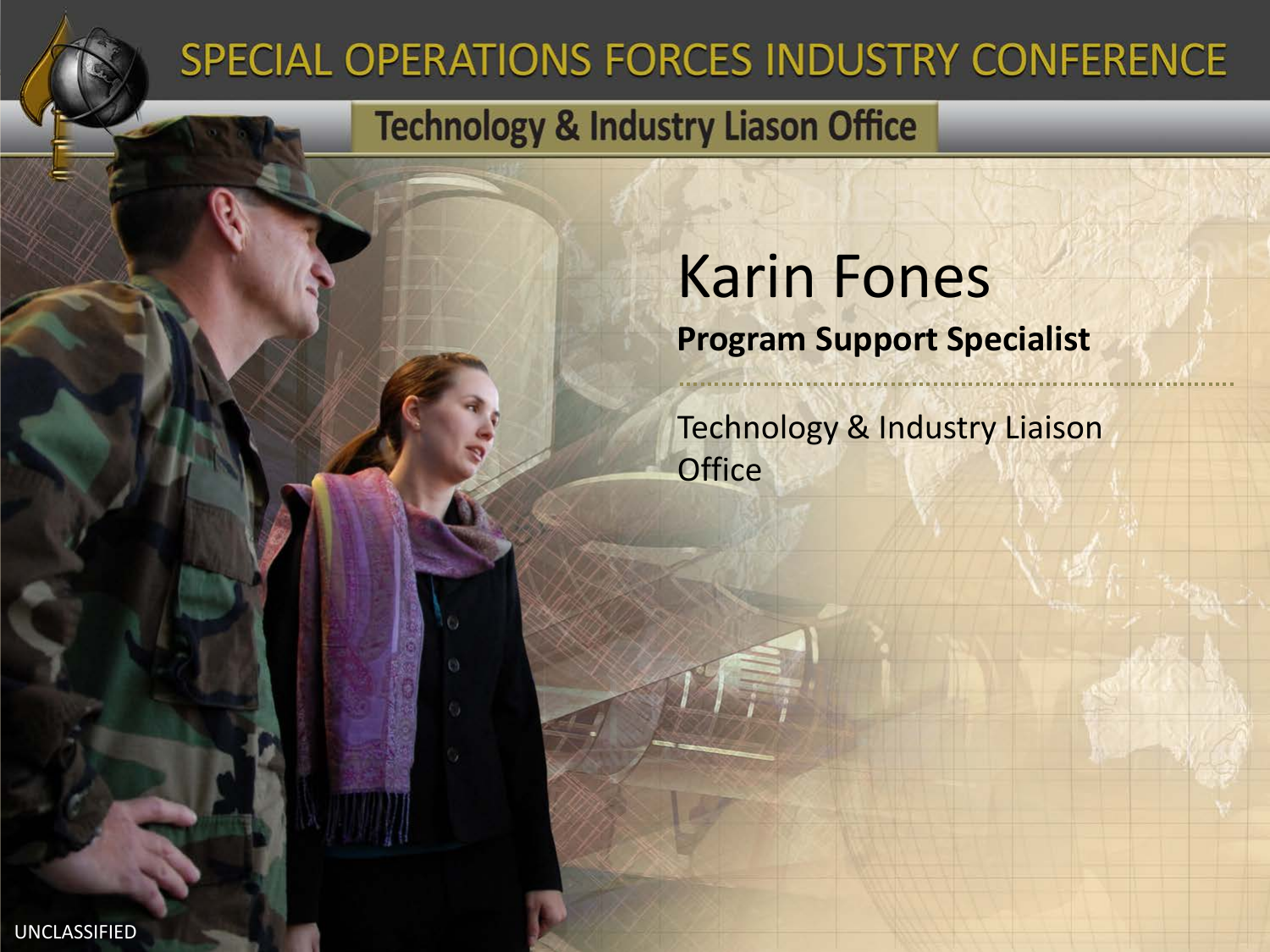**Technology & Industry Liaison Office** 

### What is the TILO?

- The primary contact for industry, academia and OGAs to facilitate communications, connections and collaboration of SOF capabilities, ideas and solutions of HQ USSOCOM interest areas
- Lead proponent for technical discussions, demonstrations, presentations and other events to conduct market research
- Maintain data repository of contractor provided information
- Provide guidance and assistance on how to conduct business with HQ USSOCOM
- Plan and conduct annual Special Operations Forces Industry Conference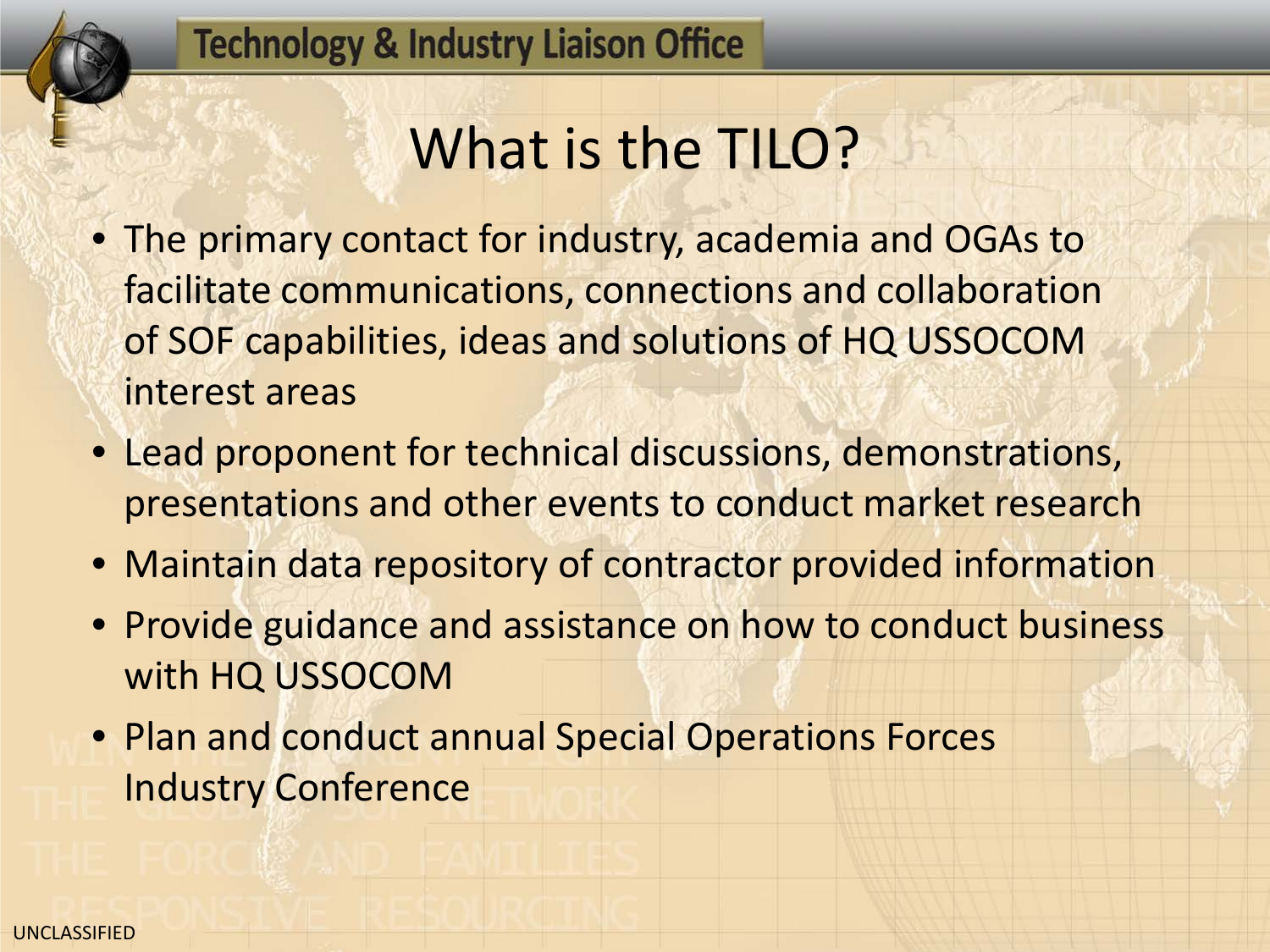# How do I Provide HQ USSOCOM my Ideas?

<http://www.socom.mil/SORDAC/Pages/Default.aspx>

- KNOW YOUR CUSTOMER! Understand what is SOF unique, vs. Service Common
- Review the capability areas of interest
- Complete the online submission form
- Feedback provided from SME's in @30 days
- Multiple outcomes possible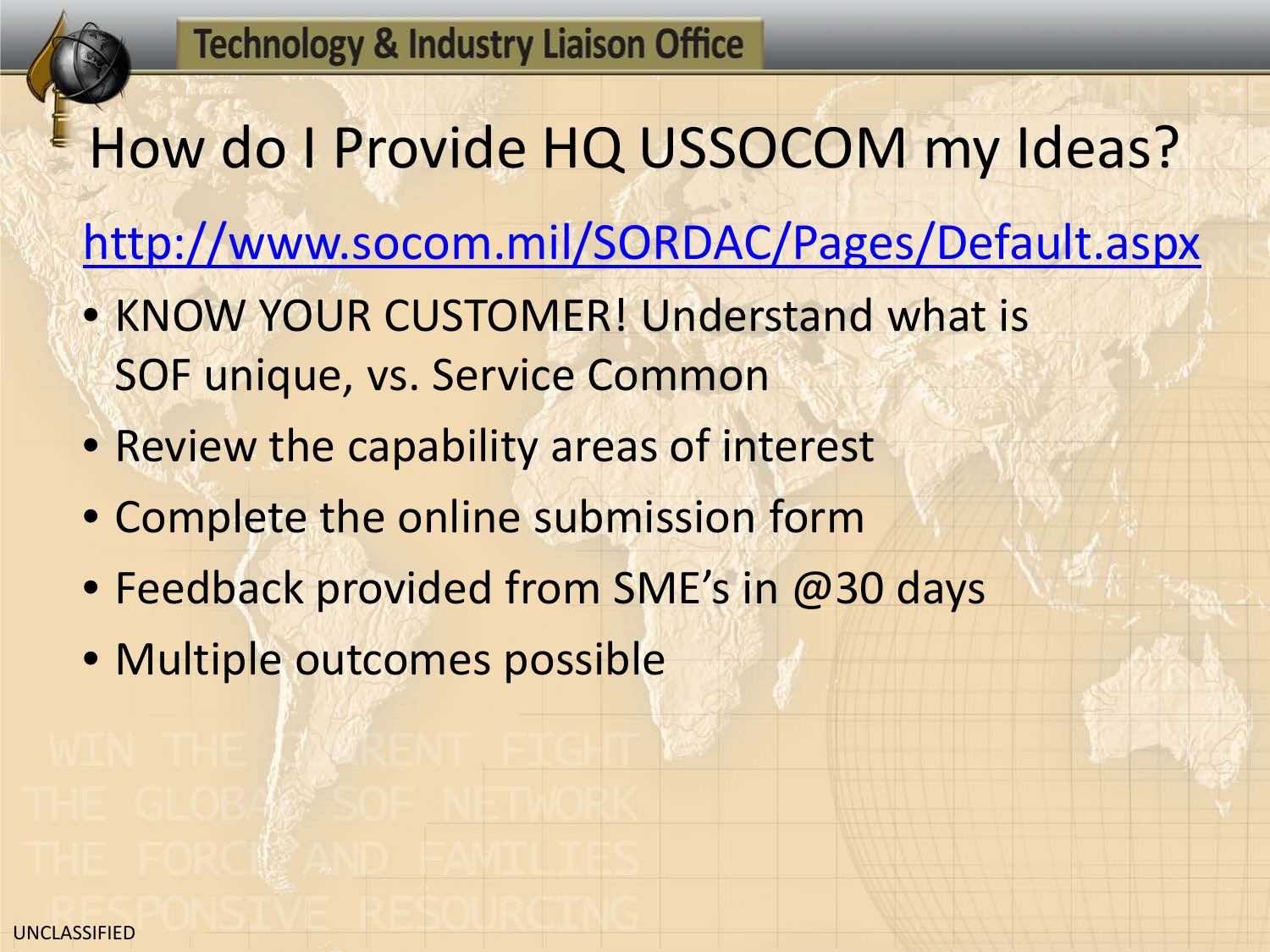**Technology & Industry Liaison Office** 

### What Comprises a Good White Paper?

- A clear, concise synopsis
- State what your value proposition is
- SWAP-C; technical specifications
- Quantify your solution
- Picture or diagram
- Innovative look at the problem set
- Government contracts you currently have that RELATE to this effort and POC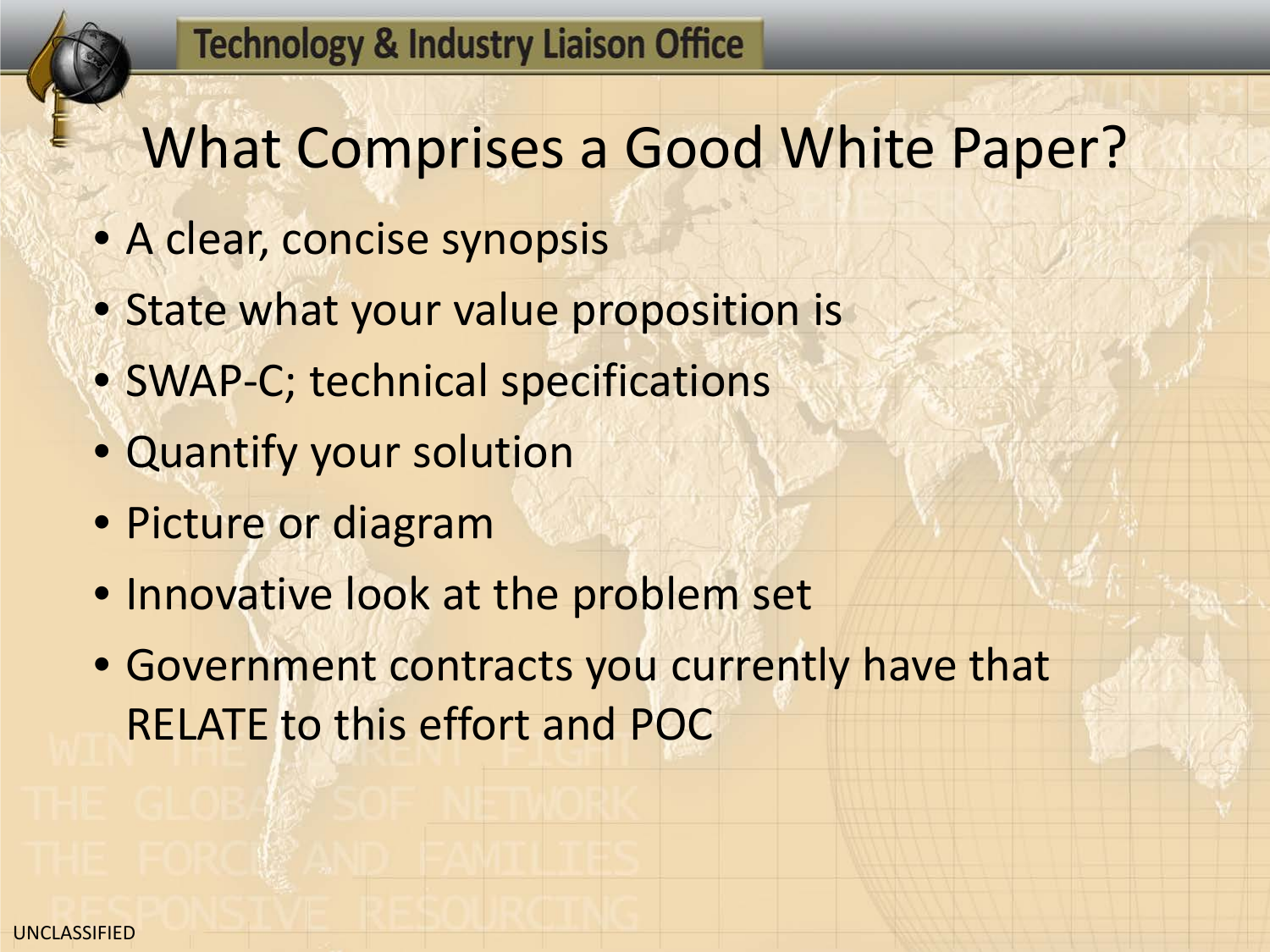#### **Technology & Industry Liaison Office**

### Do not Include….

- "Tell us what you need, and we'll make it!"
- Generic company overview
- History of the problem
- Testimonials
- Your company org chart or biographies
- Patent information
- A list of every Gov contract you've received
- Multiple papers on the same topic in different categories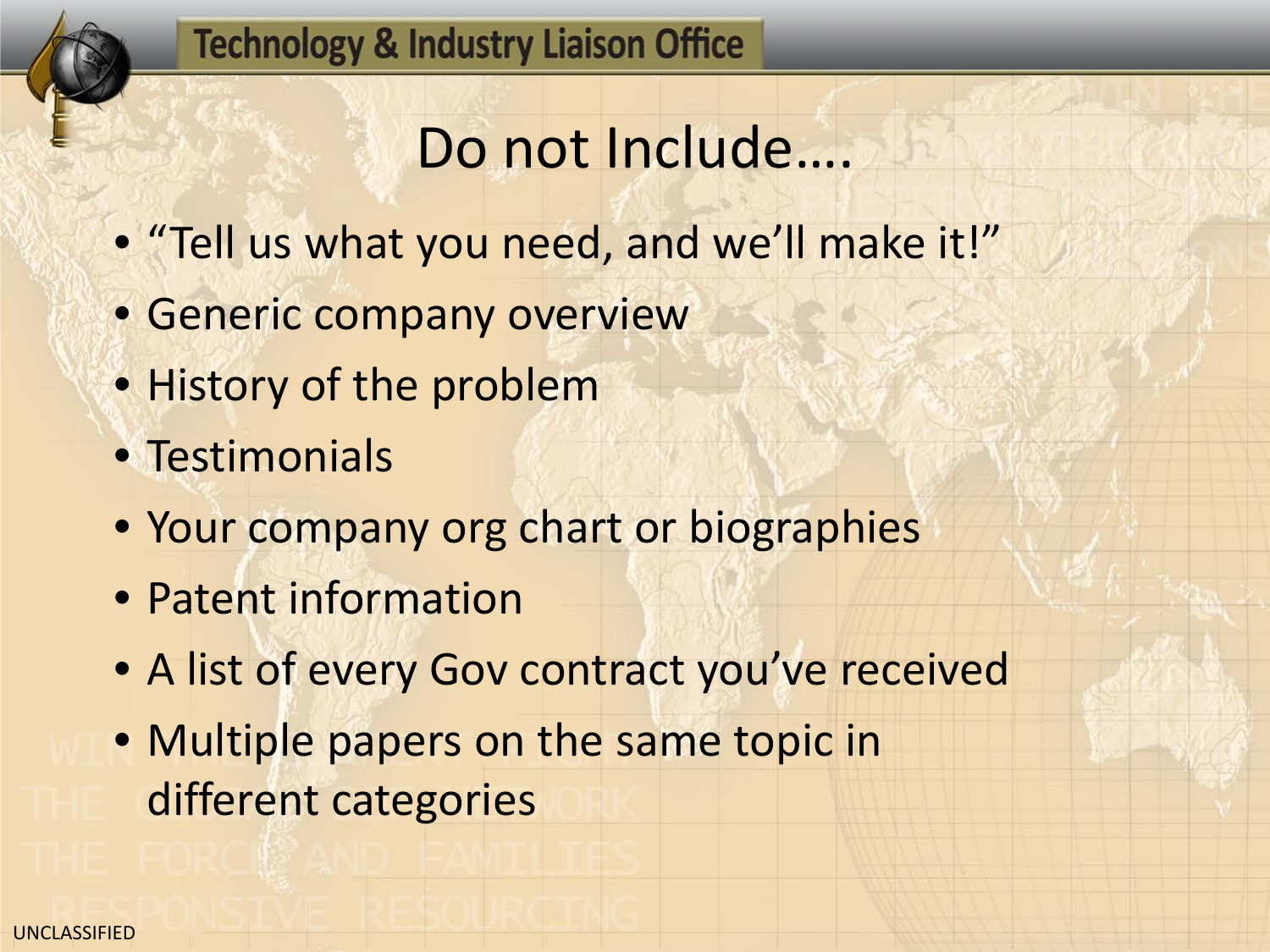

## What's the Next Step?

- It really depends……
- Meetings or demonstration at the HQ
- Referral to existing contracting vehicle
- BAA, RFI, RFP
- Participate in TNT
- Cooperative Research & Development Agreement
- Referral to another agency
- No interest at this time
- Information is archived for 2 years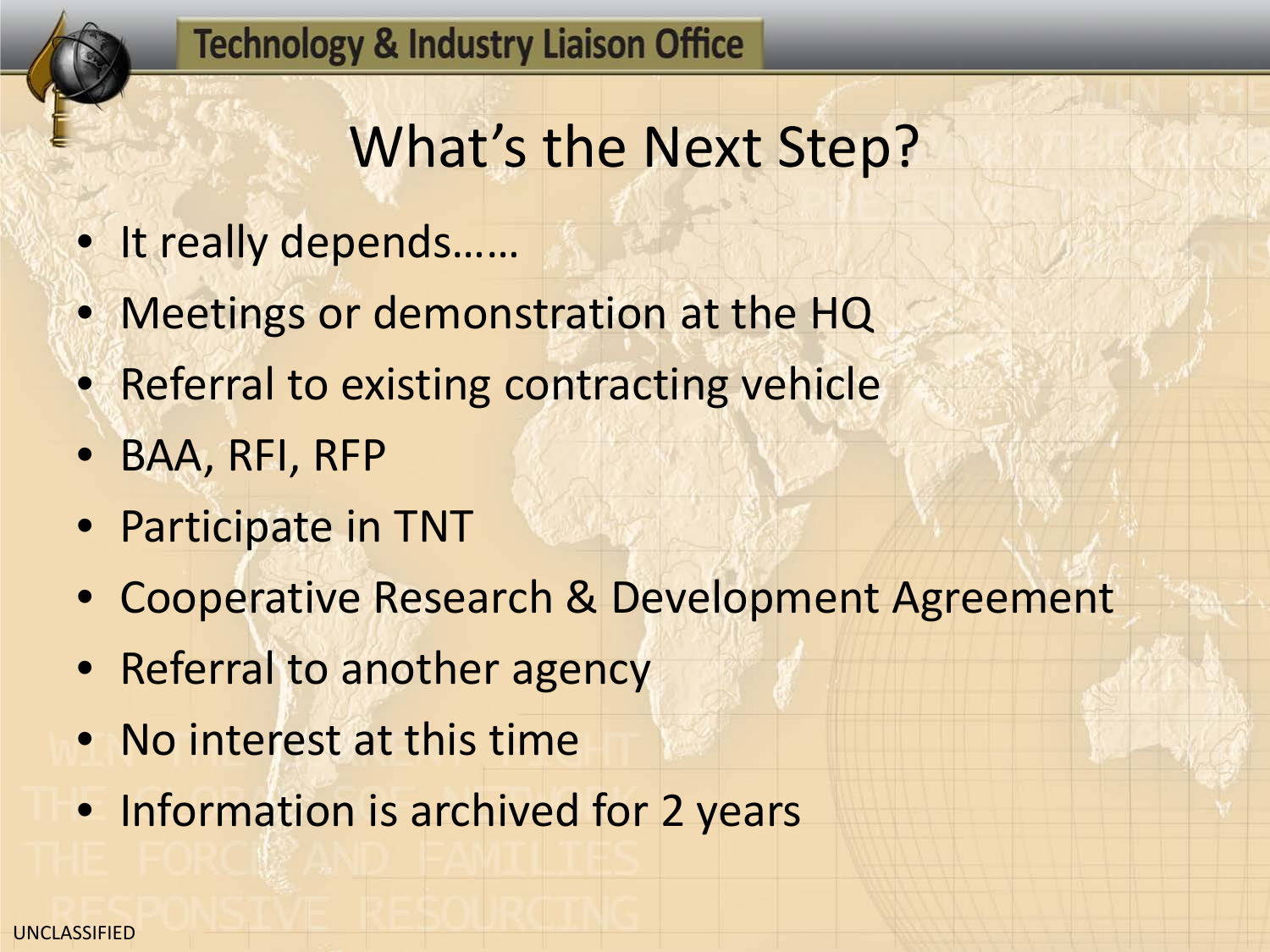### Food for Thought

• FY 11-653 WPs, 244 B/D, 1985 attendees

- FY 12-783 WPs, 207 B/D, 1515 attendees
- FY 13-350 WPs, (87 as of 1 May) 589 B/D, attendees

New areas of interest just added Seeking innovative solutions across the board